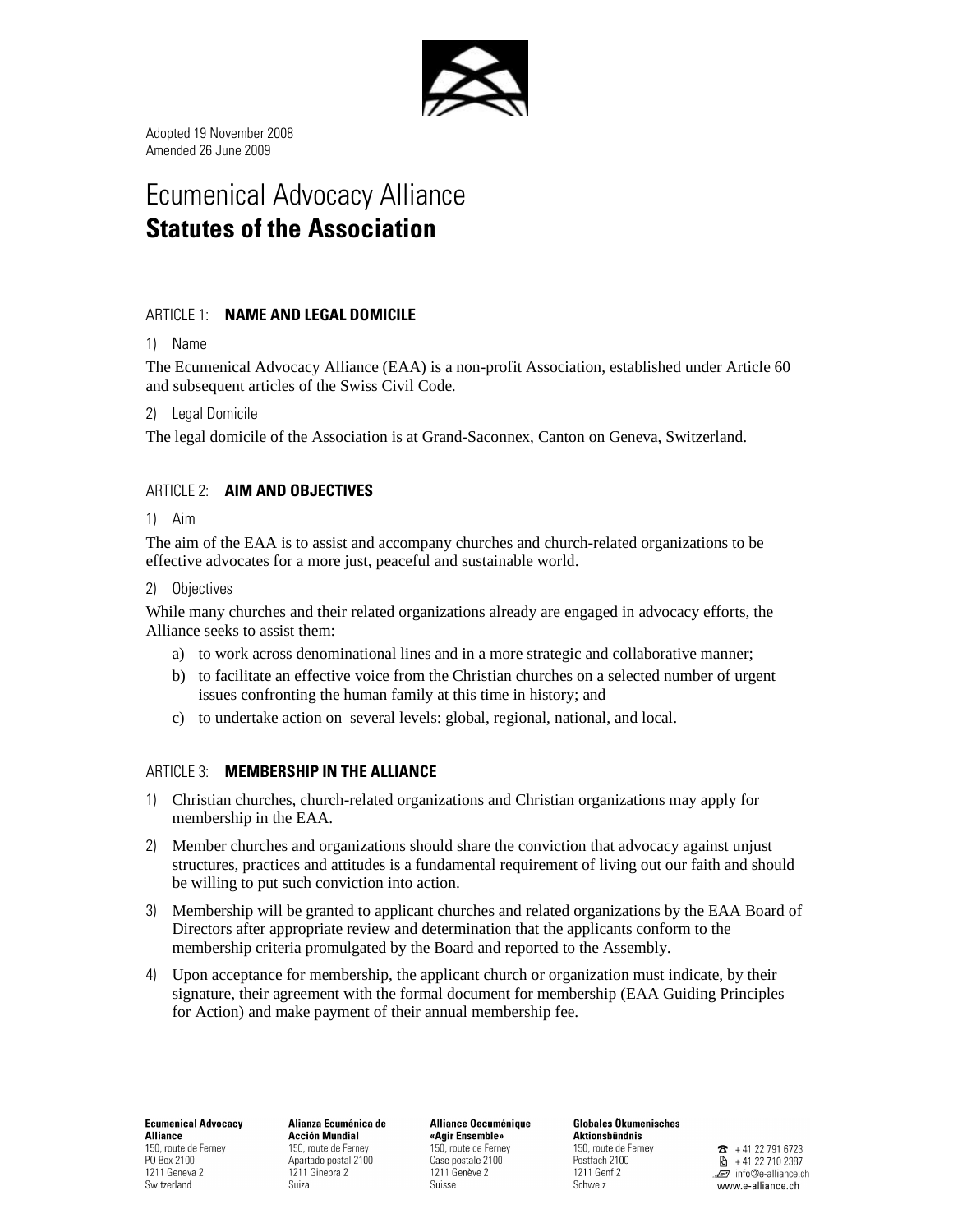## ARTICLE 4: **COOPERATION**

- 1) When appropriate, the strategic action being promoted by the EAA will also be undertaken in cooperation with civil society and with other faith communities that share the concerns identified as priorities by the EAA.
- 2) The work of the Alliance is not intended to compete with, or replace, or otherwise conflict with, the mandates or governance structures of the churches and other organizations participating in the EAA or of other structures which may convene EAA members on other matters.

## ARTICLE 5: **FINANCIAL MEANS**

- 1) Each member organization will pay an annual membership fee that is determined by the Board of Directors.
- 2) The EAA may use any funds that are generated by its assets, voluntary contributions from members and donors, private grants, government grants and income from its various activities.

## ARTICLE 6: **ORGANS**

The organs of the EAA are the following:

- 1) General Assembly
- 2) Board of Directors
- 3) Audit Body
- 4) Secretariat

## ARTICLE 7: **GENERAL ASSEMBLY**

- 1) The General Assembly of the members shall take place every four years to consider: the work of the EAA, future directions, finances, and to elect the Board of Directors of the EAA, and other matters, as referred by the Board of Directors. A Special General Assembly shall take place once a year in order to approve the financial audit of the organisation and to perform whatever other necessary business that is presented by the Board of Directors.
- 2) Powers of the General Assembly
	- a) To approve the appointment of a moderator or moderators of the General Assembly.
	- b) Elect nine (9) members of the 12-member Board of Directors, the other members of which will be appointed or serve ex officio as indicated below in Article 8.1.c.
	- c) Receive the report of the Board and take action on recommendations presented.
	- d) Appoint the audit firm to undertake the annual financial audit of the Association.
	- e) Approve the annual audited financial report of the organisation.
	- f) Adopt or amend the Statutes.
	- g) Adopt or amend regulations of the Association related to the General Assembly.
	- h) Remove members of the EAA Board of Directors.
	- i) Select the priority issues for the EAA's focus for a four-year period.
	- j) Receive financial and programmatic reports.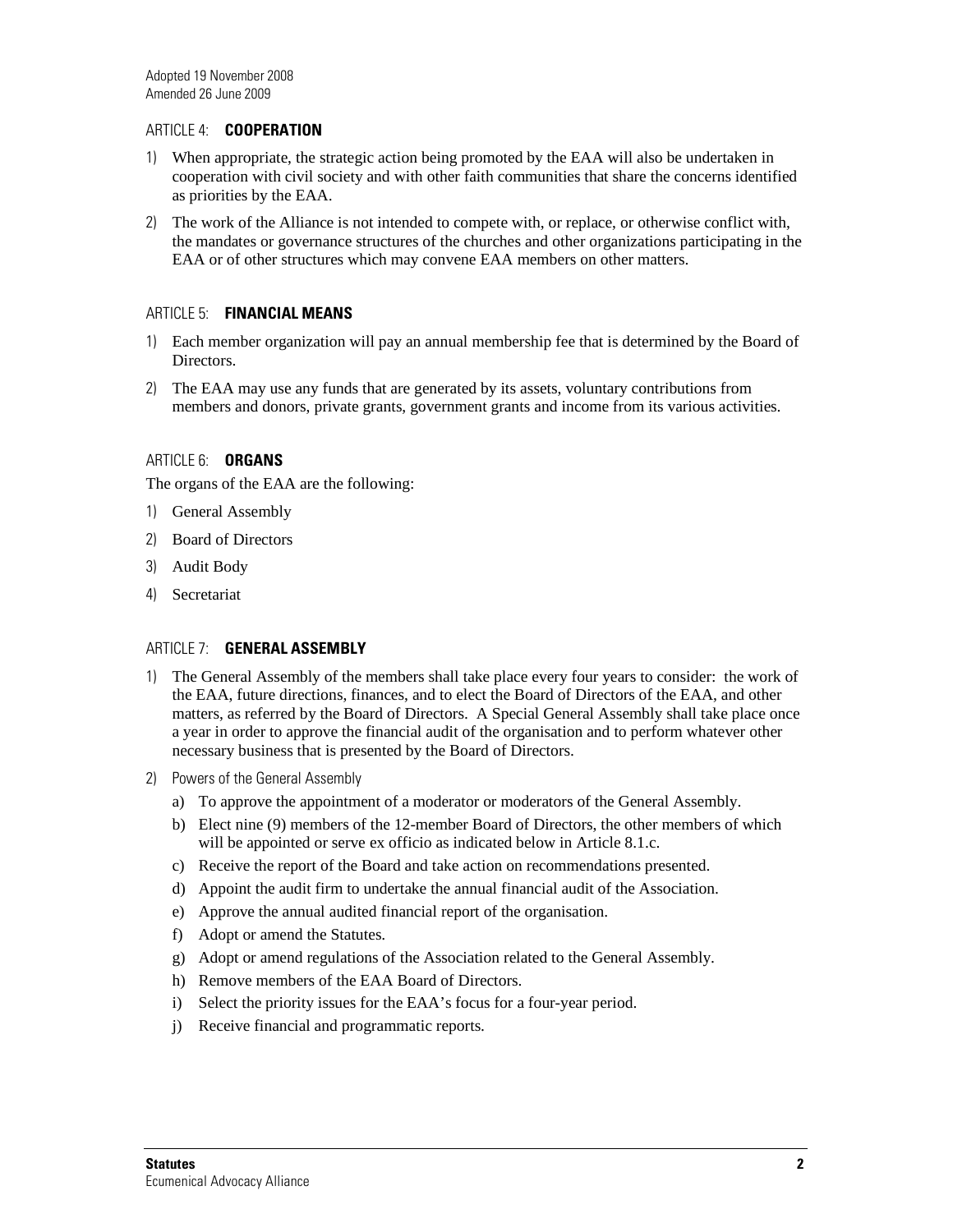k) Receive written appeals on Board decisions regarding receipt into membership or removal of member organizations and regarding interim appointment of or removal of members of the Board of Directors; these appeals must be received in writing by the EAA Secretariat in time to disseminate to members of the Association at least six weeks prior to the planned convening of the Assembly.

At an Assembly, an ad-hoc Committee for Appeals may be constituted, on the advice of the moderator, to be made up of no more than five members; this ad hoc committee may be charged with reviewing the written appeals, deliberating and making recommendations to the Assembly for a decision that shall be final. Such decisions shall be by a simple majority of members present and voting at the Assembly.

- l) Act on other recommendations as requested and forwarded by the Board of Directors.
- 3) Conduct of Business by the General Assembly
	- a) Notice shall be sent to all members at least six weeks in advance of the planned convening of the General Assembly. This notice may be rendered by written correspondence and, where appropriate, by electronic mail/ and or facsimile, and should include the agenda for the Assembly.
	- b) All proposals for amendments to the Statutes must be submitted in writing and sent to the all members at least six weeks prior to the planned convening of the General Assembly.
	- c) The quorum for conducting business participating at the General Assembly shall be  $30\% +1$ of the membership of the Alliance.
	- d) A quorum being present, decisions shall be determined by consensus, or failing that, a majority vote of the members participating in the voting.
	- e) A quorum being present, decisions concerning amendment of the Statutes or dissolution of the Association shall require two-thirds majority vote of the members participating in the voting.
	- f) As an alternative to a face-to-face meeting, an Assembly may be convened and decisions can be taken by correspondence, telephone conference call, fax, e-mail or other electronic means. The criteria regarding a majority of voting members or 2/3 majority apply as indicated above in Article 7.3.d. and e.
	- g) In all matters, voting rights are assigned to members as 1 vote per member church or organization, for all who are in compliance with the membership requirements, including payment of the annual membership fee.

# ARTICLE 8: **BOARD OF DIRECTORS**

- 1) Role and composition
	- a) The Board shall serve as the governing body for the Alliance in the period between General Assemblies. It shall be mandated to debate and decide upon any matter that has been delegated by the General Assembly and fulfil all other duties necessary for effective governance of the Alliance and not already designated as specific to the General Assembly.
	- b) The EAA Board of Directors shall be composed of twelve (12) persons, and shall reflect as far as possible the diverse constituency of the Alliance, including young people and geographical, ethnic/racial, linguistic, gender and faith community diversity. Among these persons there shall also be appropriate expertise for the oversight of the Alliance. Continuity among Board membership should be considered among the criteria for Board selection.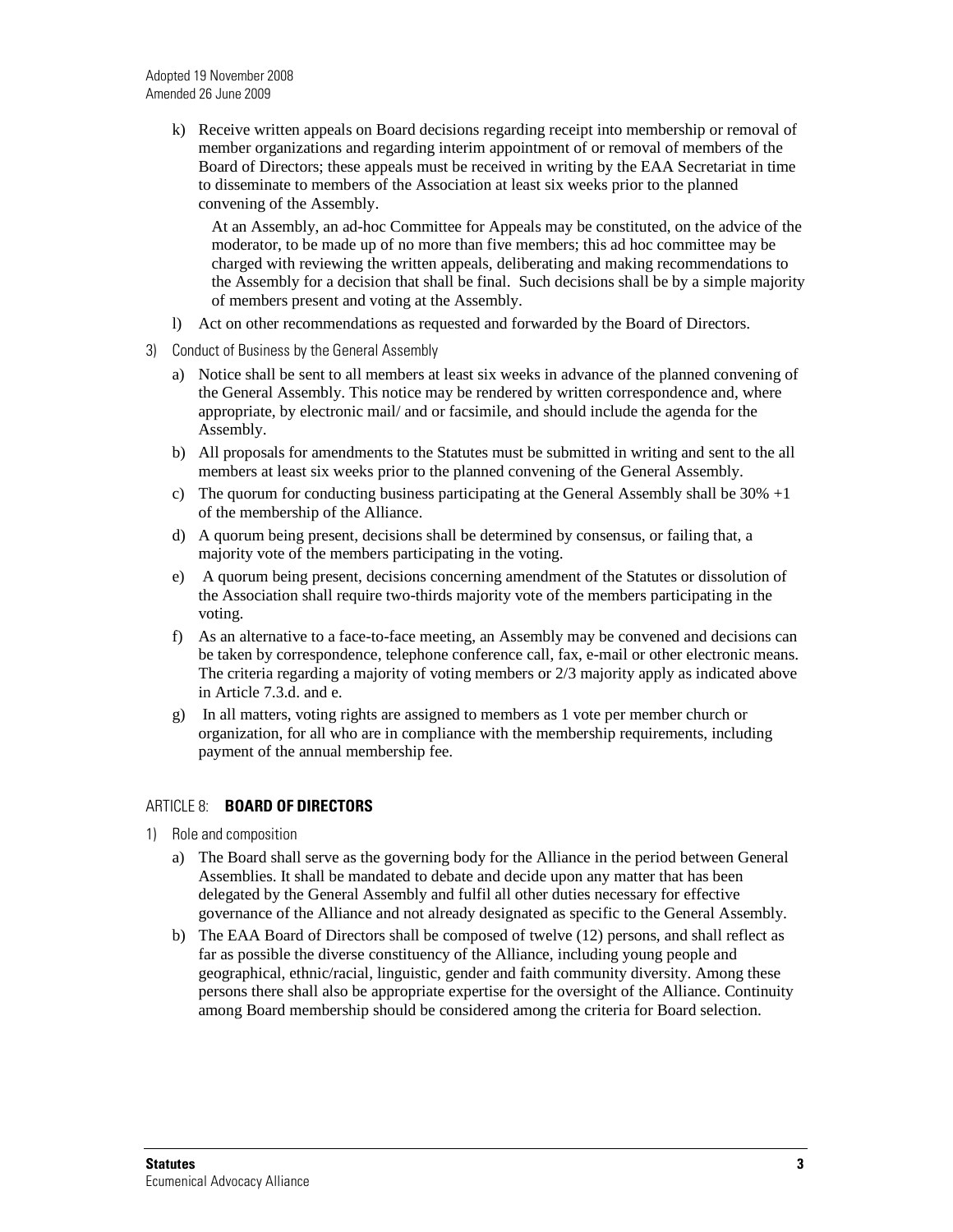- c) The Board of Directors shall be comprised of the nine (9) members elected by the General Assembly. In addition, each of the two strategy groups which are guiding the campaigns shall nominate one of their members to be considered for appointment by the elected membership of the Board of Directors to serve ex officio on the Board with voice and vote. In addition, the Executive Director serves as a member of the Board of Directors ex officio with voice and without vote.
- d) Board members shall serve, *ad personam,<sup>1</sup>* for a four-year term, renewable once.
- e) All members shall be associated with a church or related organisation participating in the EAA and serve with their endorsement.
- 2) Powers of the Board of Directors
	- a) Accept into membership applicant churches and related organisations that fulfil the criteria for membership and report such actions at the next meeting of the General Assembly.
	- b) Plan the agenda for General Assemblies, including moderation, and prepare recommendations to be considered at the next meeting of the General Assembly, including the report of the Board of Directors, and the annual report of the auditors.
	- c) Recruit, hire, supervise and decide on dismissal (when necessary) of the Executive Director of the Alliance.
	- d) Designate the person(s) who are authorised to sign legal and financial documents and other correspondence on behalf of the organisation.
	- e) Enact sanctions against member organisations, including removal for cause, and report such actions at the next meeting of the General Assembly.
	- f) Fill vacancies on the Board of Directors on an *ad interim* basis and report such appointments at the next meeting of the General Assembly.
	- g) Enact sanctions against Directors, including removal for cause, and report such actions at the next meeting of the General Assembly.
	- h) Appoint a Nominating Committee to prepare a slate of candidates to be considered, at the General Assembly, held every four years, for election to the Board of Directors.
	- i) Receive and provide oversight of regular financial reports.
	- j) Approve the annual program plan and budget and revisions to the plan and budget as necessary.
	- k) Ensure implementation of decisions taken by the General Assembly.
	- l) Provide oversight of programmatic work. plan the evaluation of the work accomplished by the Alliance.
	- m) Schedule the convening of General Assemblies, during the regular four-year cycle, the Special General Assemblies conducted on an annual basis for the approval of the financial reports, or on an extraordinary basis, as requested by at least 20% of the EAA participating organisations.
	- n) Appoint members of strategy groups, and all other groups deemed necessary by the Board of Directors.
	- o) Submit, for information, the Annual Program and Activity Report of the Alliance to all members.
	- p) Elect the officers of the Board from among the nine Board members elected by the Assembly or the persons appointed to complete their terms in case of vacancy.
	- q) Determine the annual membership fee.

-

<sup>&</sup>lt;sup>1</sup> Elected Board members serve in a personal capacity, not as representatives of their respective organizations and thus cannot be replaced or substituted by their respective organizations. Board members, however, do need the endorsement of their respective organizations in order to serve on the EAA Board of Directors cf. Article 9.1.e.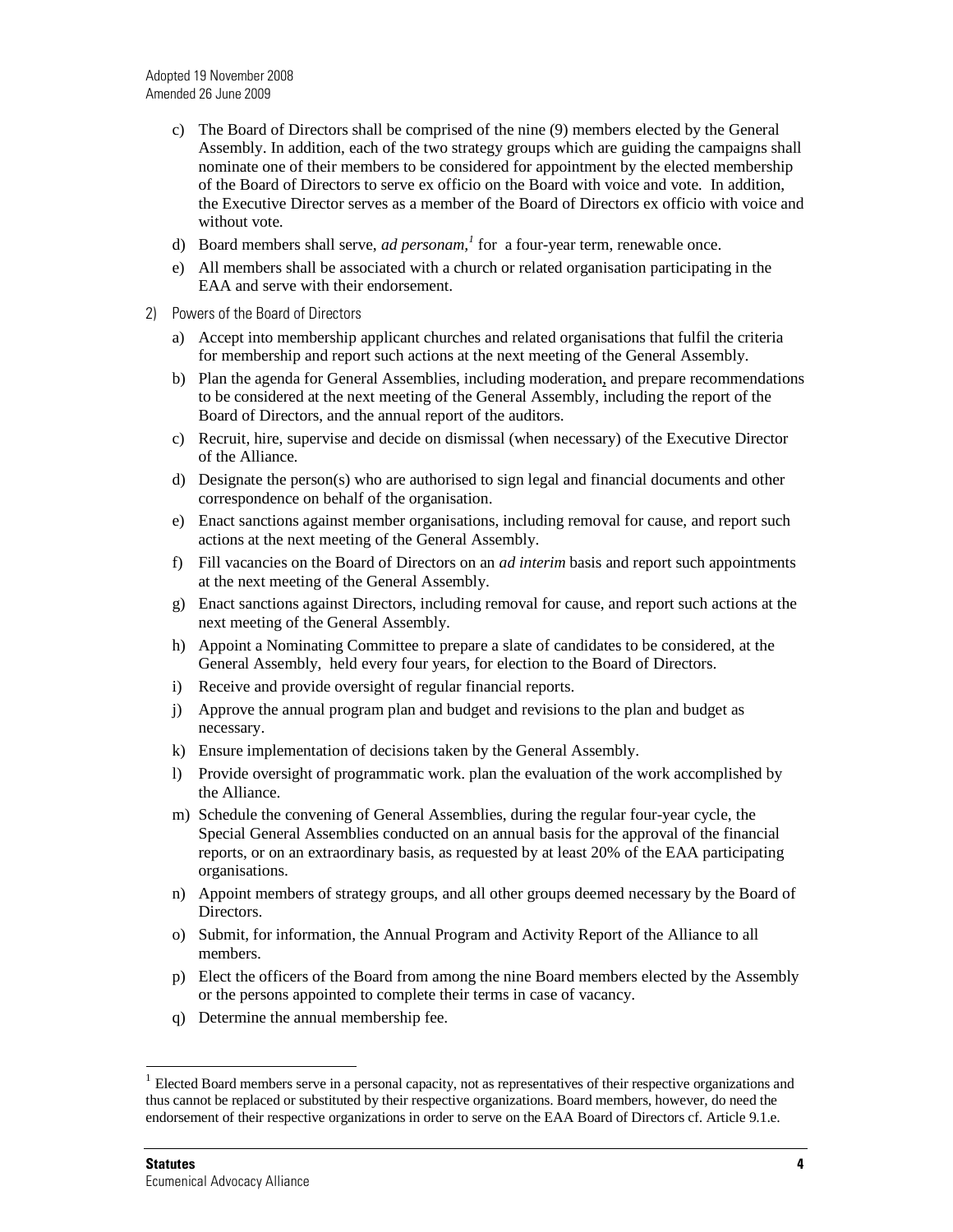- 3) Officers of the Board of Directors
	- a) The elected officers of the EAA Board of Directors shall be the officers of the Association:
		- Chairperson
		- Vice Chairperson
		- Treasurer
	- b) The Chairperson is mandated to:
		- preside over meetings of the Board of Directors;
		- ensure the implementation, in collaboration with the EAA Executive Director, the decisions taken by the Board of Directors; and
		- represent the EAA as relevant and necessary.
	- c) The Vice Chairperson is mandated to:
		- preside over meetings of the Board of Directors, in the absence or incapacity of the Chairperson; and
		- represent the Alliance as relevant and necessary, at the request of the Chairperson.
	- d) The Treasurer is mandated to:
		- work in close collaboration with the EAA staff and external auditors to ensure that financial transparency and accountability is maintained by the organization; and
		- assist the EAA staff to plan the budget and to assure that adequate financial resources are raised in order to facilitate effective action by the organization.
- 4) Executive Committee of the Board
	- a) The Executive Committee shall be comprised of the elected officers of the Board of Directors unless otherwise agreed by the Board.
	- b) The powers of the Executive Committee of the Board shall be to:
		- assist the Director of the Alliance by providing oversight and advice on matters of program, administration and management of the Alliance, as is necessary and relevant and shall fulfil all other responsibilities assigned by the Board and shall make regular reports to the Board of Directors;
		- prepare, together with the Executive Director, agenda and items for decision to be considered by the next meeting of the Board of Directors; and
		- prepare an annual performance appraisal of the Executive Director and shall make recommendations to the Board of Directors with regard to contractual arrangements for the post of Executive Director.
- 5) Conduct of Business by the Board of Directors
	- a) The EAA Board of Directors shall meet at least once per year.
	- b) The quorum required for the Board to conduct business is  $50\% + 1$  of its members. Decisions shall require a simple majority of members of the Board participating in the voting. In the case of a tie or parity vote, the chairperson casts the deciding vote.
	- c) The Board may conduct business and take decisions through a vote by correspondence, email, facsimile, telephone conference call or other electronic means.

# ARTICLE 9: **AUDIT BODY**

1) The auditing firm shall be appointed by the Assembly to conduct an annual audit of the accounts of the Alliance. The firm shall be comprised of professional auditors and be recognised for its competence in this field.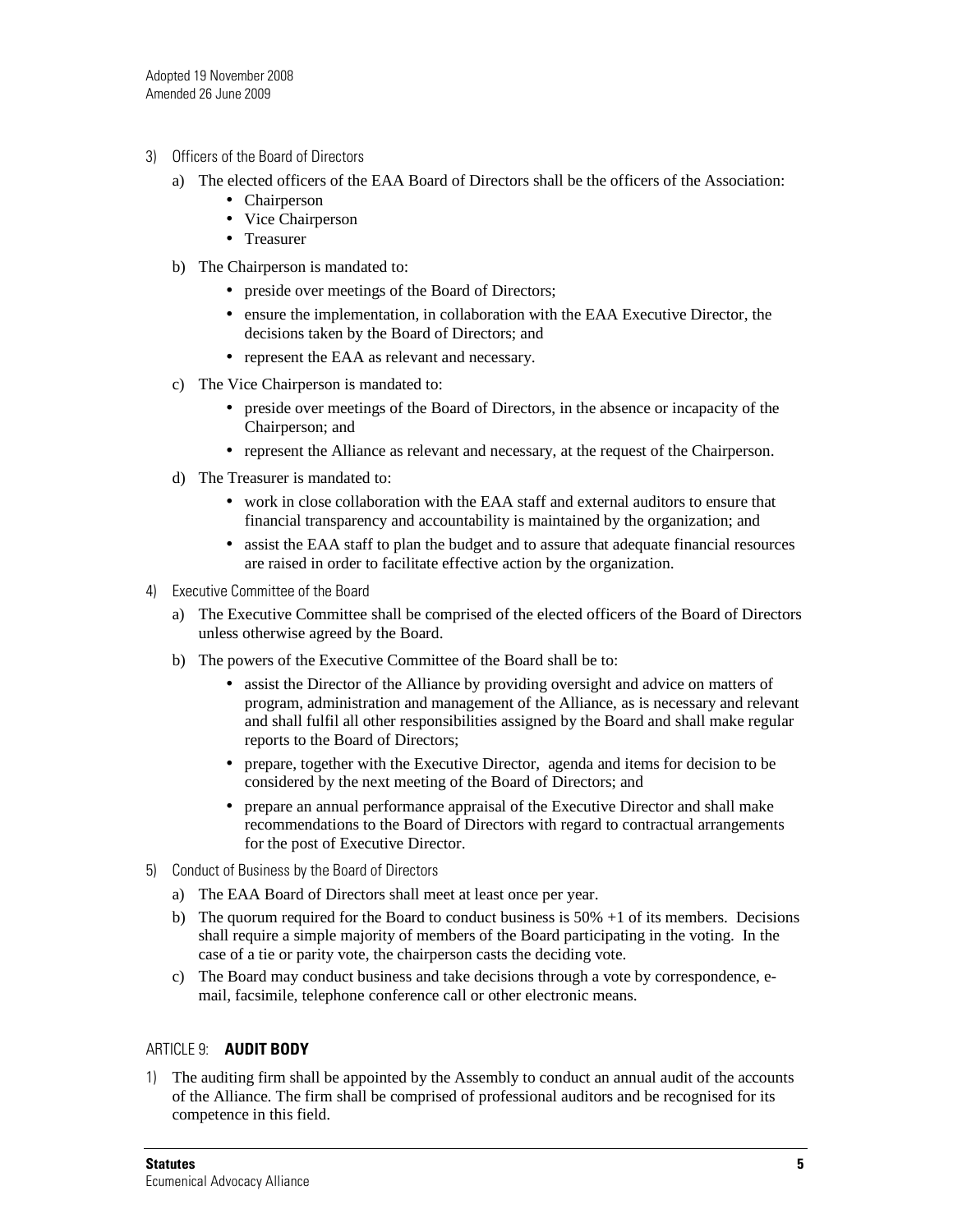- 2) The audit shall scrutinize the EAA accounts and shall be provided, by the Executive Director and staff, with free access to financial documentation related to the Alliance.
- 3) The audit firm shall present to the General Assembly, through the Board of Directors, an annual report in writing. The Board may also request a review and recommendations for any necessary changes in the accounting and financial reporting systems employed by the Alliance.

## ARTICLE 10: **THE SECRETARIAT**

- 1) The Secretariat consists of the Executive Director and the necessary personnel.
- 2) The function of the Secretariat, under the direction of the Executive Director, is to:
	- a) implement and further develop the goals and objectives of the Association;
	- b) carry out whatever work the General Assembly, the Board of Directors, and the Executive Committee, may entrust to it; and
	- c) assist the member churches and organizations to implement the overall mission and program of action for the Alliance.

## ARTICLE 11: **LIABILITIES AND COMPENSATION**

- 1) Responsibility for debts of the Association is to be borne exclusively by the Association itself. Any liability among member churches and related organisations is restricted only to the payment of their membership fee or other pledged financial commitments.
- 2) The members of the Board of Directors, of strategy groups, and of all other groups constituted by the Alliance perform their duties on a voluntary basis and are reimbursed, in accordance with Board policy, only for expenses related to travel and accommodations during their service at Board meetings and for other pre-approved expenses related to their duties undertaken on behalf of and at the specific request of the EAA.

## ARTICLE 12: **DATA REGARDING MEMBERS AND PRIVACY**

Members of the Association and their personnel and representatives, by virtue of joining the Alliance, grant permission for the EAA to maintain, utilize and share data regarding these individuals (including religion). This data will be used solely for the purpose of advancing the aim and objectives of the Association.

## ARTICLE 13: **AMENDMENT OF THE STATUTES**

The Statutes of the Association can be amended by the General Assembly in accord with the mechanism provided in Article 7.3.

# ARTICLE 14: **DISSOLUTION OF THE ASSOCIATION**

- 1) In the event of dissolution, the Association's assets will be allocated to a non-profit organisation or organisations with similar aims that benefit from tax exoneration.
- 2) In no case, can the assets be returned to the founders or the members of the association, nor can they be used in any way, entirely or partly, for their own profit.

For legal purposes, the English version of these Statutes is the official version of record.